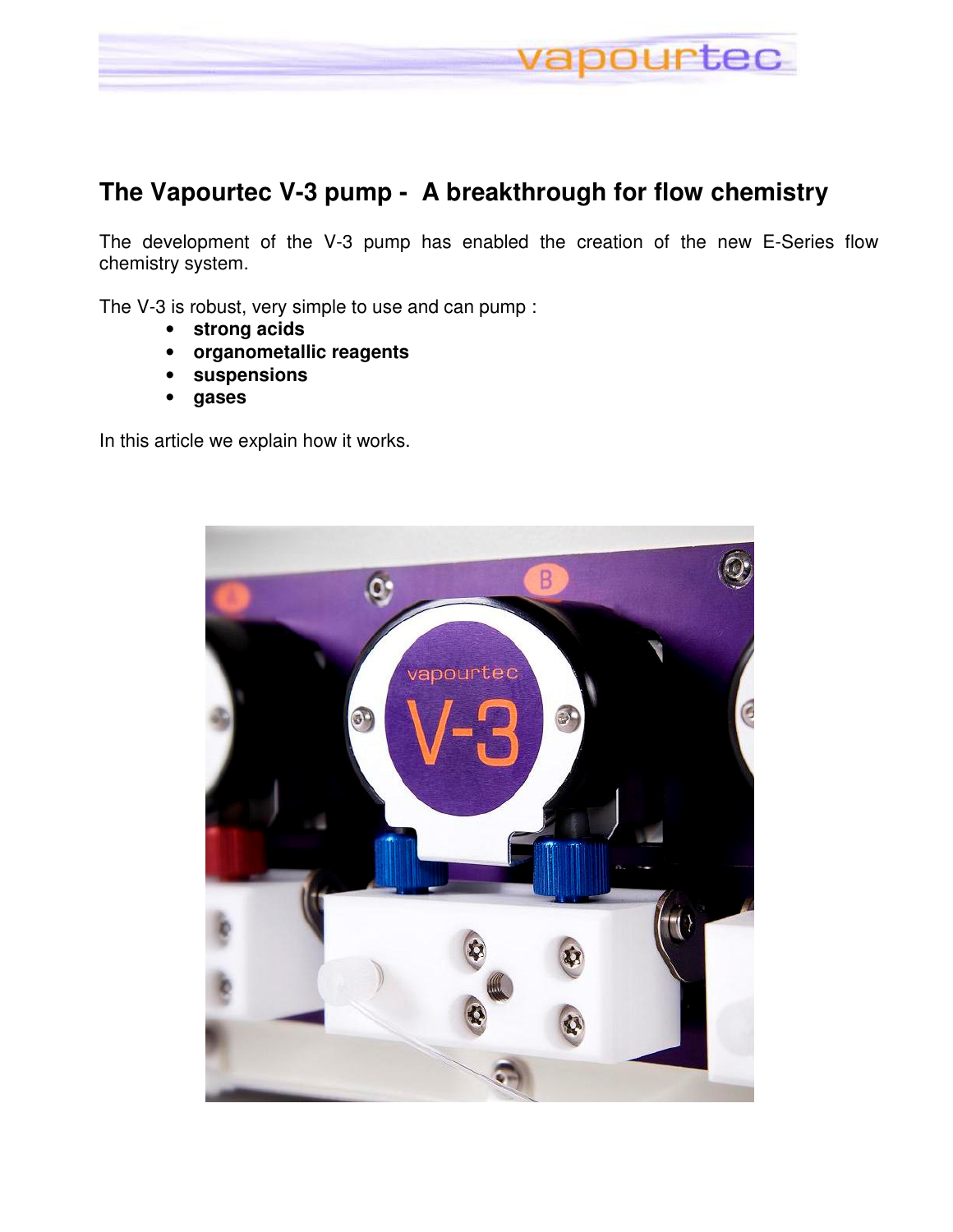

# **The Vapourtec V-3 is a high pressure precision peristaltic pump**

It's capable of :

- **pumping at up to 10bar, with flow rates from 0.10 to 10.0 ml/min**
- **handling strong acids, bases and organometallic reagents, as well as a range of gases**
- **generating smooth output flow across the full pressure range**

A traditional peristaltic pump would be unsuitable for flow chemistry because

- it would not withstand the range of solvents and reagents required for chemical synthesis
- it could not generate sufficient pressure
- the output would not be smooth, constant flow rate

The Vapourtec V-3 (below) features advanced control for smooth output. The tube materials are specially developed in collaboration with a major global fluoropolymer manufacturer, resulting in a pump which can generate high pressures and is compatible with synthesis solvents, acids and bases.



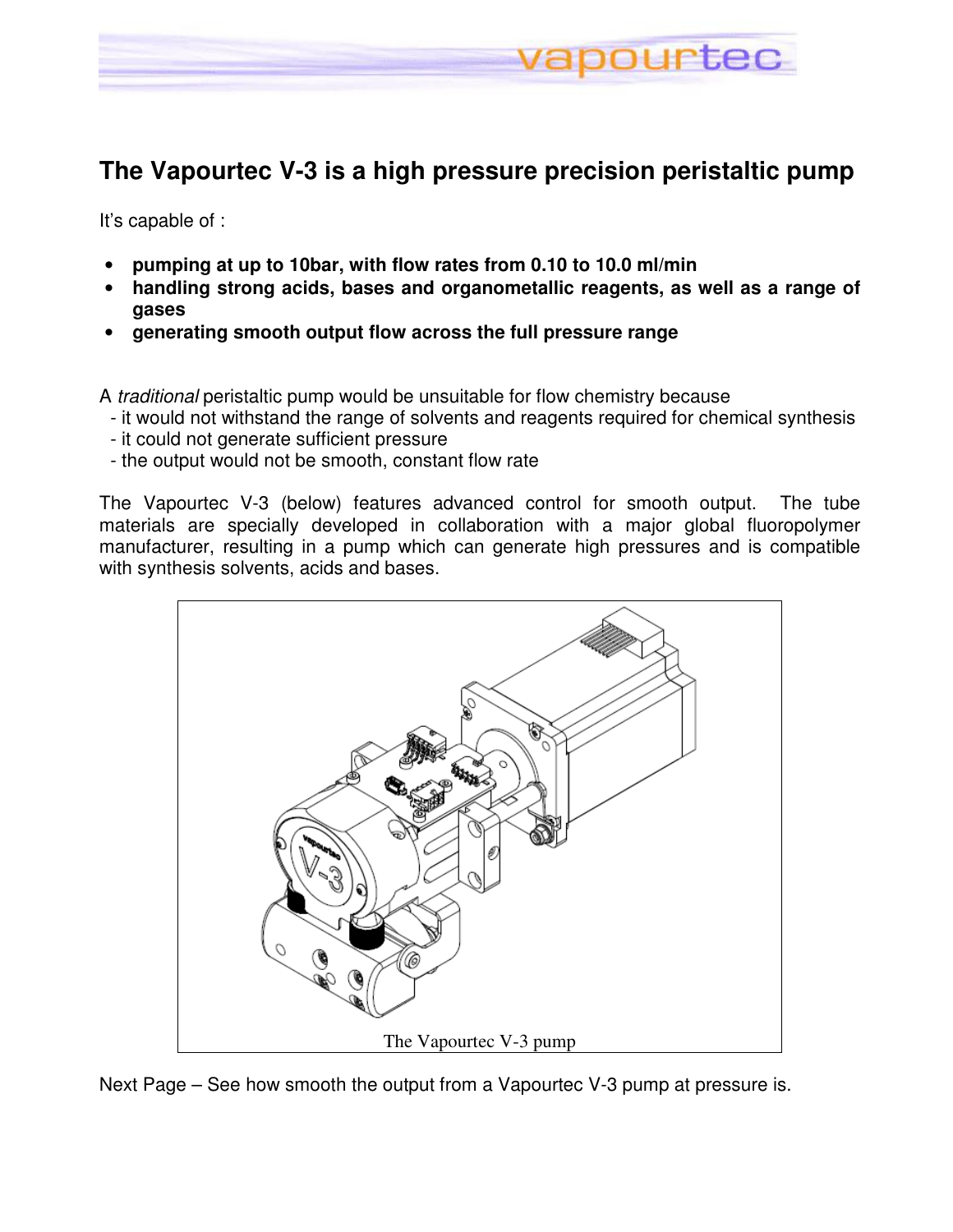

## **Smooth output**

The graphs below show how the Vapourtec V-3's advanced control tranforms the output of a peristaltic pump (both in flow rate (red) and pressure (blue))





A standard peristaltic pump gives quite significant flow rate fluctuations. This is especially important with two pumped reagents – if these flow fluctuations were out of phase there would be huge swings in reaction stoichiometry entering the reactor.

This graph shows a V-3 pump driven as if it were a conventional peristaltic pump.

In fact a standard peristaltic pump becomes considerably worse when delivering against a nominal 8 bar back pressure

(A V-3 pump, but driven as if it were a conventional peristaltic pump.)



How does the Vapourtec V-3 work ?

A standard peristaltic pump runs at a steady rotational speed whereas the V-3 does not. The exact rotational speed profile is complex and is a patented function of the flow rate, rotor position and pressure. The result of this advanced development is total simplicity for the user.